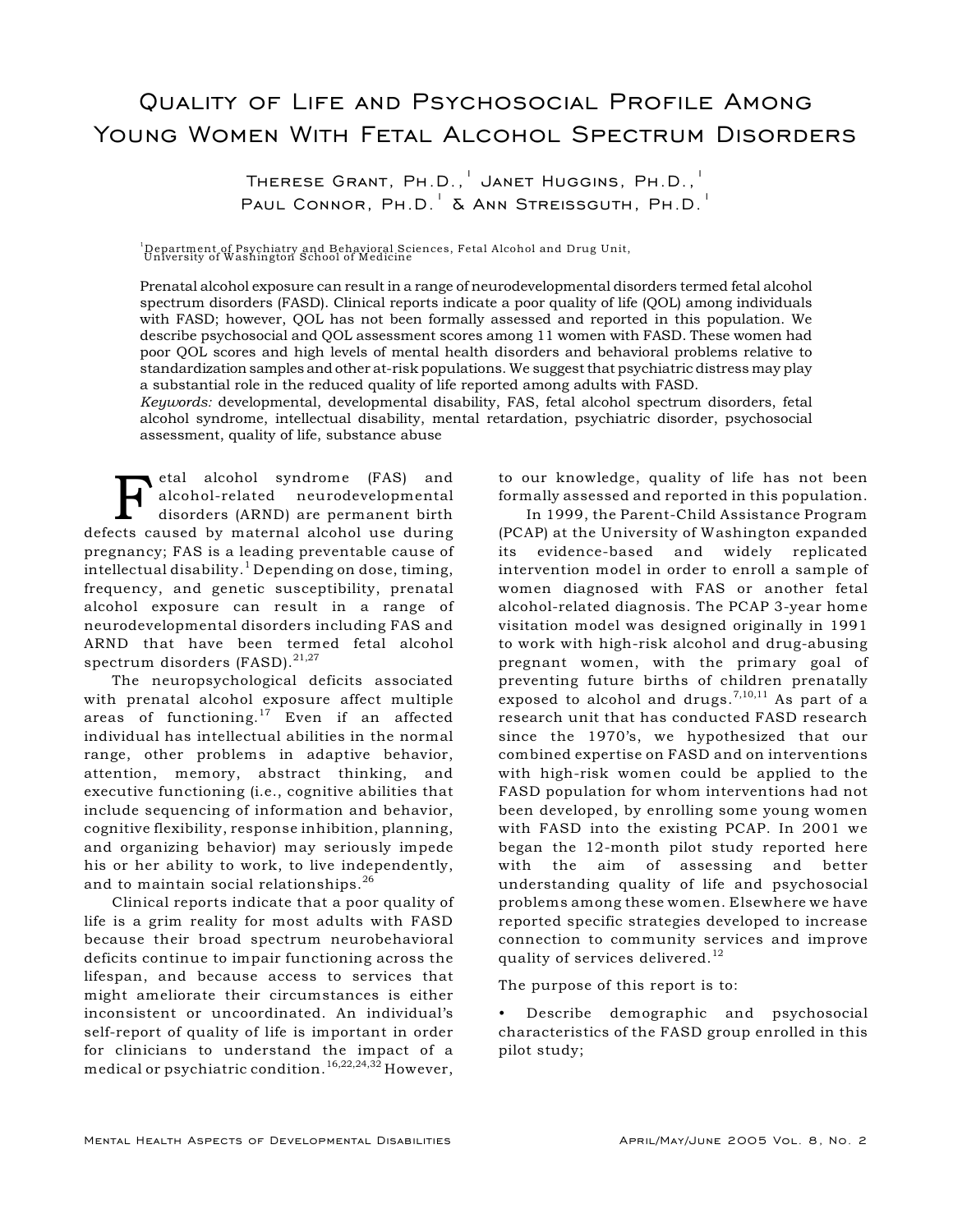• Compare participants' psychosocial and quality of life assessment scores to standardized norms or scores from populations with other chronic conditions.

## METHODS

# STUDY PARTICIPANTS

Participants were initially enrolled in the standard 3-year PCAP intervention between August 1999 and August 2001, and at entry were assigned to a PCAP advocate case manager who delivered home visitation and intervention services according to protocols described elsewhere.<sup>9</sup> Participants were recruited through community referral, from sources including hospital and welfare social workers, the judicial system, and from our research unit's fetal alcohol follow-up study. Women were considered eligible for this nested 12-month pilot study who: 1) had a documented medical diagnosis of FAS or fetal alcohol effects (FAE) (a term that has now been replaced by alcohol-related neurodevelopmental disorder); and 2) had at least one year remaining in the 3-year PCAP program. The pilot study was conducted from June 2001 through May 2002.

## MEASUREMENTS

The Addiction Severity Index 5th Edition (ASI) was administered to all participants at intake into PCAP by a clinical supervisor (a master's level mental health specialist). The ASI is a face-to-face, semi-structured one-hour interview assessment of problem severity in seven domains: medical, employment, legal, family/social, psychiatric/ emotional, alcohol, and other drug use. It has been widely used in clinical and research settings with a variety of populations.  $18,19,34$  In addition, we administered an ASI addendum, developed by PCAP in 1997 for use with high-risk women, which included supplemental questions about childhood history characteristics, contraceptive methods, and community service utilization and needs.

Three standardized self-report measures (described below) were administered to the group with FASD during the first three months of the pilot study by the program social worker or a clinical supervisor. Each of these instruments was designed at a 4th to 6th grade comprehension level.

1. The Brief Symptom Inventory  $(BSI),^6$  a short form of the Symptom Checklist-90, is a

53-item psychiatric symptom checklist widely used in adult populations to yield a quantitative, continuous measure of psychiatric distress. The BSI yields nine primary symptom dimensions (Somatization, Obsessive-Compulsive, Interpersonal Sensitivity, Depression, Anxiety, Hostility, Phobic Anxiety, Paranoid Ideation, Psychoticism) and a Global Severity Index (GSI). The test-retest reliability coefficients for BSI symptom dimensions range from a low of 0.68 (Somatization) to a high of 0.91 (Phobic Anxiety). The GSI has a reliability coefficient of 0.90.

- 2. The Young Adult Self-Report (YASR) questionnaire<sup>2</sup> assesses social, emotional, and behavior problems in young adulthood as well as socially desirable behaviors. The YASR yields eight syndrome scales (Anxious/Depressed, Withdrawn, Somatic Complaints, Thought Problems, Attention Problems, Intrusive, Aggressive Behavior, and Delinquent Behavior) and a Total Problems Scale. The test-retest coefficients for the YASR syndrome scales range from a low of 0.72 (Thought Problems) to a high of 0.89 (Anxious/Depressed). The Total Problems Scale has a reliability coefficient of 0.89.
- 3. The World Health Organization Quality of Life (WHOQOL-BREF)<sup>33</sup> is a 26-item assessment derived from the more extensive WHOQOL-100. The WHOQOL-BREF incorporates items from each of the 24 quality of life facets in the longer form, and measures four broad domains relevant in cultures worldwide (Physical Health, Psychological, Social Relationships, and Environment). Test-retest reliability coefficients for the four domains are as follows: 0.66 (Physical Health); 0.72 (Psychological); 0.76 (Social Relationships); and 0.87 (Environment). The short form correlates highly with the WHOQOL-100 domain scores, has good discriminant and content validity, internal consistency, and is broadly applicable across diseases and medical conditions.

IQ scores for the group with FASD were obtained from clinical or diagnostic records. IQ was assessed using either the Wechsler Adult Intelligence Scale-Revised,  $30$  the Wechsler Intelligence Scale for Children-Revised (WISC-R),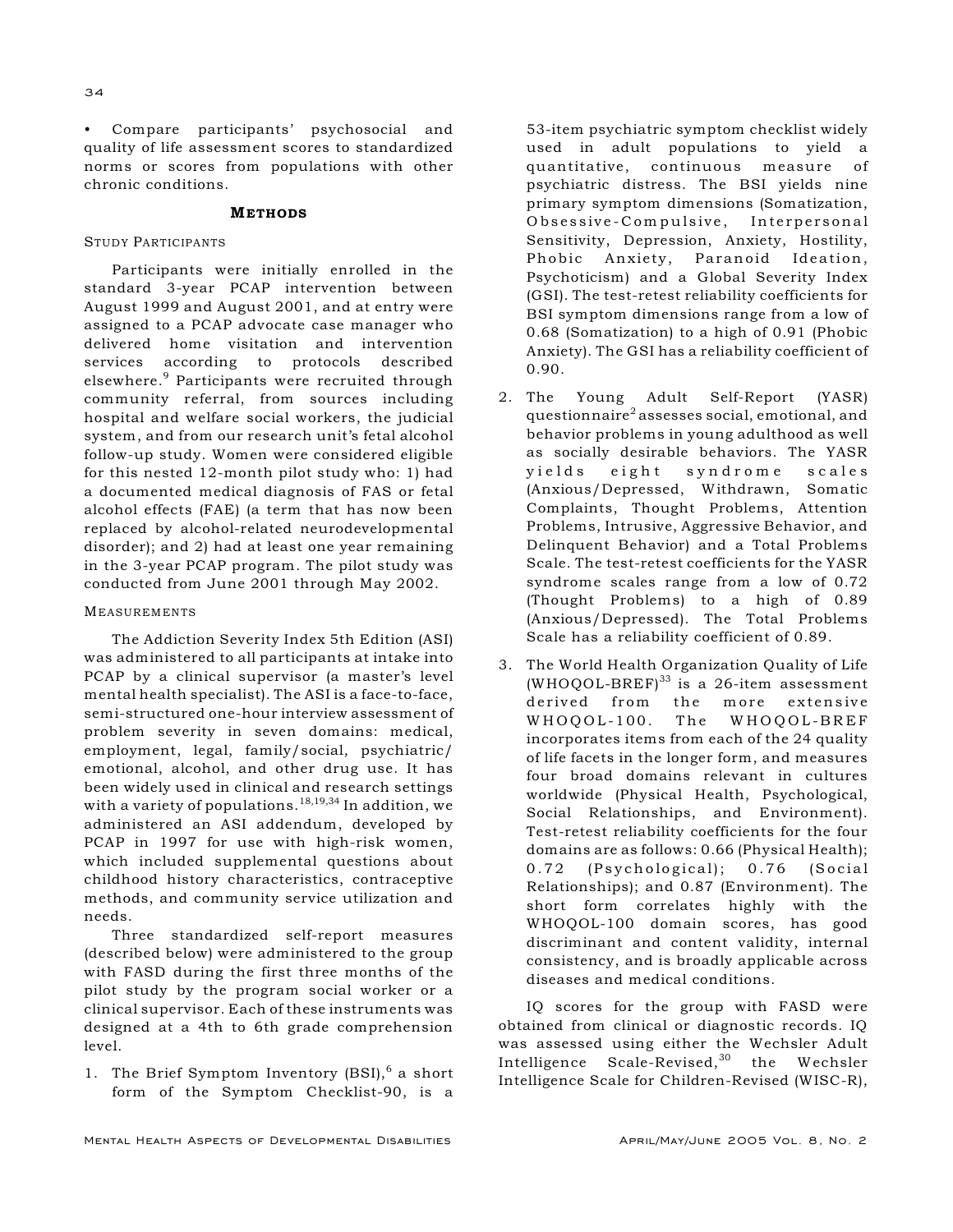or the WISC-Third Edition,  $29,31$  depending on the age at testing.

We calculated descriptive statistics for demographic and social characteristics, and means, standard deviations (SD), and 95% confidence intervals (CI) for YASR and WHOQOL-BREF scores.

The University of Washington Institutional Review Board approved the research study, and informed, signed consent was obtained from all participants. We obtained a certificate of confidentiality from the federal Department of Health and Human Services to further protect participants' privacy.

#### RESULTS

A total of 11 PCAP clients with FASD were enrolled in this pilot study. Diagnostic evaluations were made by experienced dysmorphologists at a teaching hospital; mean age at diagnosis was 13.4 years (SD =  $6.6$ ; range 1 to 25). At enrollment the average age of participants was 19.8 years (range 14 to 29), most were white (82%), unmarried (82%), and poorly educated (55% had a 9th grade education or less). Among the 7 (64%) who were mothers, the mean number of children was 1.3 (range 1-2); approximately three-quarters of the children were living with their biologic mothers.

As children, all of the clients had mothers who abused alcohol, and 46% reported that their mothers also abused illegal drugs. Most of the clients had been physically and/or sexually abused (64% and 91% respectively). Only 27% lived with their biologic family throughout childhood; 64% were raised for 2 or more years outside their biologic family; 3 were adopted between the ages of 5 and 10 years.

As adults, slightly more than half of the clients lived in an unstable housing situation, relied on government assistance as the main source of income, or had been incarcerated (jailed) in the past. Four percent (36%) reported having a serious, chronic medical condition such as a seizure disorder or kidney failure. Eight (73%) of the women had used alcohol or illegal drugs in the 10 months prior to intake: 6 drank alcohol; 7 reported use of marijuana, cocaine, heroin, or amphetamines.

On the ASI, 7 of 9 clients (78%) reported having had a psychiatric evaluation (2 had missing data), and 6 of these knew their diagnosis: bipolar disorder (n=4), depression (n=1), and schizophrenia (n=1). Eighty-eight percent (7/8) reported a family history of mental illness (3 had missing data). Mean IQ was 82 (SD=14.0; range 56 to 98); two women had IQ scores below 70, indicating intellectual functioning in the mentally retarded range.

## PSYCHOSOCIAL ASSESSMENT RESULTS

On the Brief Symptom Inventory  $(BSI)$ ,  $6$  mean scores of the group with FASD were greater than 1.0 SD above standardized means on 6 of 9 primary symptom dimensions (Obsessive-Compulsive, Interpersonal Sensitivity, Hostility, Phobic Anxiety, Paranoid Ideation, and Psychoticism). Global Severity Index (GSI) was 65.4 (SD=8.3). Six participants had a GSI greater than or equal to 63, a threshold score that presumes a psychiatric diagnosis and indicates the need for more in-depth psychiatric assessment.

Scores from the FASD group were similar to standardized scores of psychiatric inpatients and outpatients (within one SD on all BSI dimensions and the GSI). Compared to a standardized nonpatient sample, scores from the FASD group indicated more psychiatric distress: they were one to two SD's higher on the GSI and on all symptom dimensions except Somatization.

On the Young Adult Self-Report  $(YASR)<sup>2</sup>$  the mean score of the group with FASD was approximately 1.0 SD above the standardized mean on 5 of 9 problem scales, with a high score of 64.1 on the Attention Problems Scale (Table 1). The Total Problems Scale mean score was 62.0; two participants scored in the borderline clinical range (between 60-63); six scored between 65 and 82, a range considered to be clearly clinically deviant from normal and to warrant further evaluation.

We compared these FASD scores with those from two published YASR reference samples: a normative female sample; and a clinically referred sample of young females who either were recently incarcerated or received mental health or substance abuse services.<sup>2</sup> Compared to the normative reference sample, FASD scores were higher (more problematic) on all scales; in addition, for the Attention, Delinquent Behavior, and Total Problems Scales, the normative sample mean was below the lower limit of the 95% CI for the FASD group (Table 1). Compared to the clinically referred sample, the group with FASD had higher scores on 6 of 8 individual problem scales and on the Total Problem Scale; however,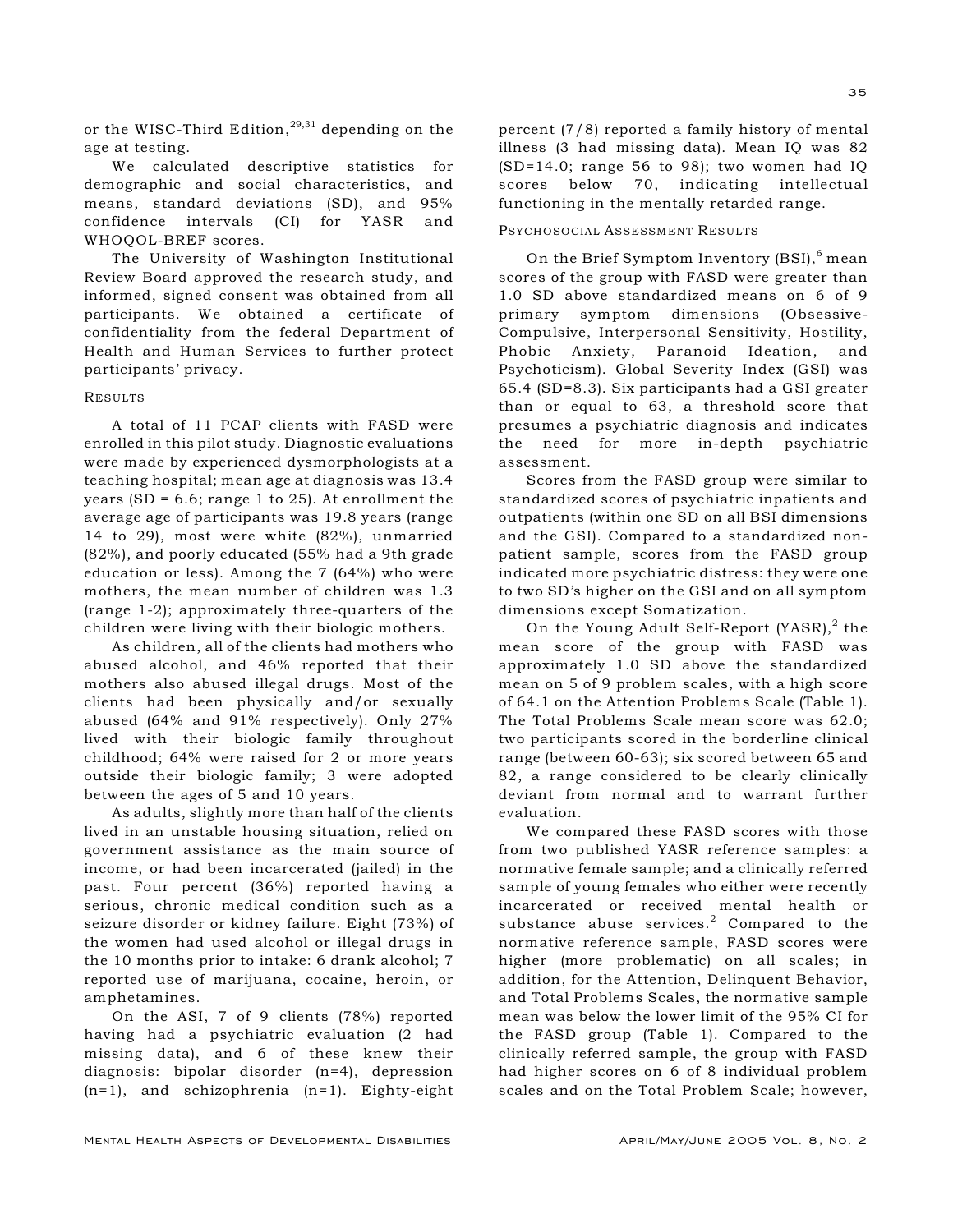| YASR Scales <sup>a</sup>    | <b>FASD</b><br>$(N=11)$ |              | <b>YASR</b><br>Normative <sup>b</sup><br>$(N=575)$ | <b>YASR</b><br>Clinically<br><b>Referred</b> <sup>c</sup><br>$(N=242)$ |
|-----------------------------|-------------------------|--------------|----------------------------------------------------|------------------------------------------------------------------------|
|                             | Mean (SD)               | (95% CI)     | Mean (SD)                                          | Mean (SD)                                                              |
| <b>Syndrome Scales</b>      |                         |              |                                                    |                                                                        |
| Anxious/Depressed           | 58.3 (9.9)              | (51.6, 64.9) | 54.1(6.4)                                          | 59.6 (10.2)                                                            |
| Withdrawn                   | 56.6 (6.8)              | (52.0, 61.1) | 54.0 (6.0)                                         | 57.5 (7.7)                                                             |
| Somatic                     | 58.9 (8.0)              | (53.5, 64.3) | 54.0 (5.8)                                         | 56.9 (7.8)                                                             |
| Thought Problems            | 58.9 (9.9)              | (52.3, 65.6) | 52.6(5.7)                                          | 56.9 (9.6)                                                             |
| <b>Attention Problems</b>   | 64.1 (10.6)             | (57.0, 71.2) | 53.8(5.9)                                          | 58.1 (8.4)                                                             |
| Intrusive                   | 59.6 (9.5)              | (53.1, 65.9) | 54.0(5.8)                                          | 55.7 (6.9)                                                             |
| Aggressive Behavior         | 60.5(10.1)              | (53.6, 67.3) | 54.0 (6.0)                                         | 58.5 (9.2)                                                             |
| Delinquent Behavior         | 59.7 (7.3)              | (54.9, 64.6) | 53.9(5.6)                                          | 57.2 (8.4)                                                             |
|                             |                         |              |                                                    |                                                                        |
| <b>Total Problems Scale</b> | 62.0 (12.3)             | (53.8, 70.2) | 50.1(10.1)                                         | 57.8 (11.1)                                                            |

higher levels of problem behaviors.

<sup>b</sup> The YASR Normative female sample (N = 575) is drawn from a national representative sample (N = 1242) age 18-27 years who completed the YASR in 1995-1996, who were not incarcerated and had not received mental health or substance abuse treatment in the previous year.<sup>2</sup>

 $\epsilon$  The YASR Clinically Referred female sample (N = 242) is drawn from a national representative sample age 18-27 years who received mental health treatment, alcohol or drug abuse services, or were incarcerated in the year prior to completing the YASR.<sup>2</sup>

on all scales the clinically referred sample mean fell within the 95% CI for the FASD group.

For the group with FASD, WHOQOL-BREF quality of life mean scores ranged from 56.5 on the environment domain to 64.4 on the social domain (higher scores indicate better quality) (Table 2). We compared scores with those from three WHOQOL-100 standardization samples: 1) a healthy sample  $(n = 128)$  free from a chronic medical condition; 2) a pregnant sample  $(n = 64)$ free of a concurrent medical condition (e.g., gestational diabetes), expecting an uncomplicated pregnancy, and completing the instrument one

month prior to delivery; and 3) a chronically ill sample  $(n = 251)$  with one or more conditions (e.g., hypertension, cancer, chronic pain) for at least a year and receiving some form of regular outpatient medical care.<sup>4</sup> The group with FASD reported lower (poorer) quality of life scores on all four domains compared to the healthy standardization sample; in the psychological domain the healthy sample mean was higher than the upper limit of the 95% CI for the FASD group. In the environment domain the FASD group scored lower than the three standardization samples.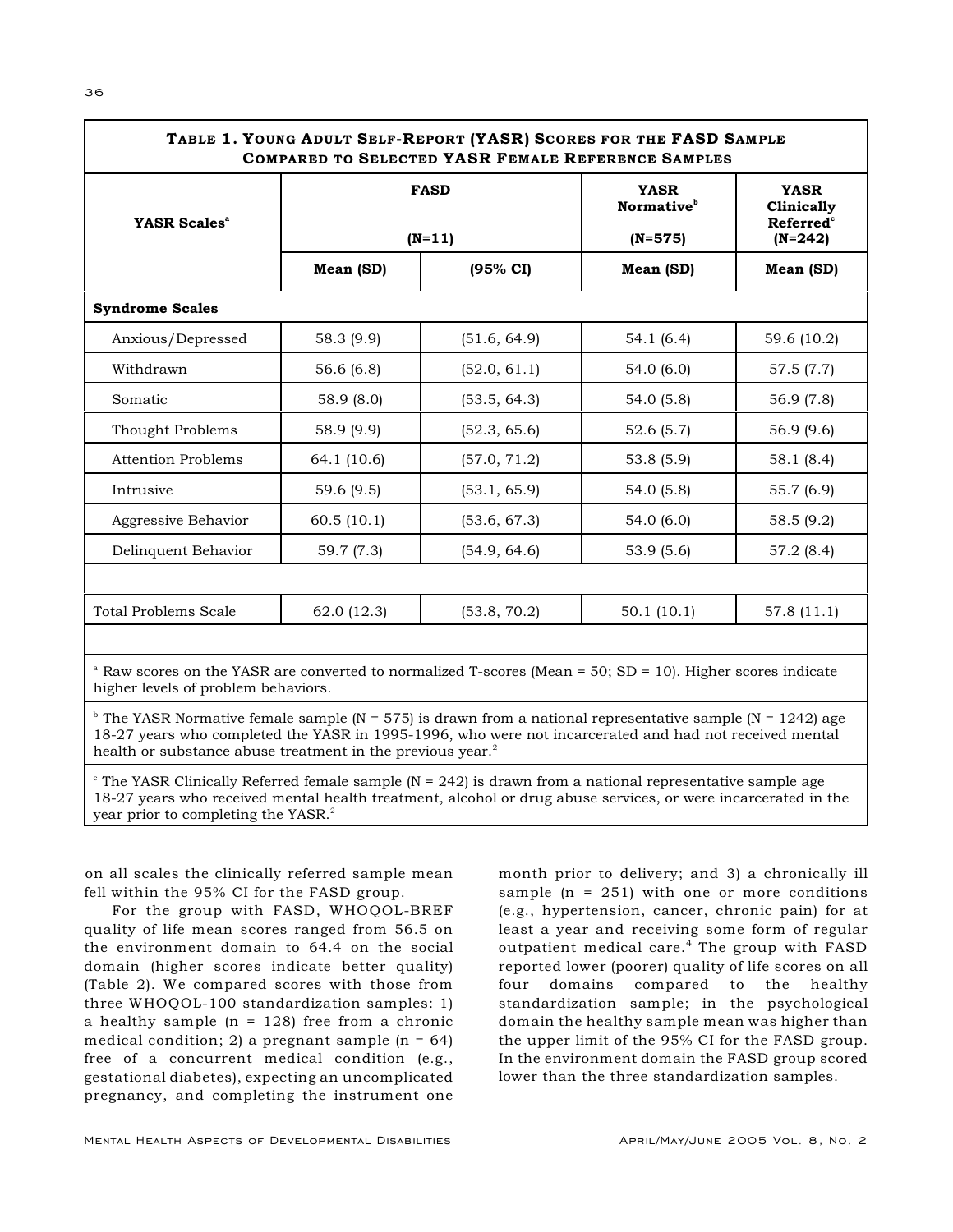| <b>WHOQOL-100 SCORES FOR THREE STANDARDIZATION SAMPLES</b> |             |              |                |                                            |                        |  |  |  |
|------------------------------------------------------------|-------------|--------------|----------------|--------------------------------------------|------------------------|--|--|--|
|                                                            |             | <b>FASD</b>  |                | Three Standardization Samples <sup>b</sup> |                        |  |  |  |
|                                                            |             |              | <b>Healthy</b> | Pregnant                                   | <b>Chronically Ill</b> |  |  |  |
|                                                            |             | $(N=11)$     |                | $(N=64)$                                   | $(N=251)$              |  |  |  |
|                                                            | Mean (SD)   | 95% CI       | Mean (SD)      | Mean (SD)                                  | Mean (SD)              |  |  |  |
| Domains <sup>a</sup>                                       |             |              |                |                                            |                        |  |  |  |
| Physical                                                   | 63.6 (19.6) | (49.5, 77.6) | 77.1 (11.6)    | 61.2(14.0)                                 | 54.2 (19.7)            |  |  |  |
| Psychological                                              | 62.9 (17.0) | (51.4, 74.3) | 75.1 (10.7)    | 71.8 (14.7)                                | 61.4 (16.6)            |  |  |  |
| Social                                                     | 64.4 (19.0) | (51.6, 77.2) | 71.7 (14.4)    | 73.0 (13.6)                                | 57.0 (20.2)            |  |  |  |
| Environment                                                | 56.5(26.3)  | (38.8, 74.2) | 71.7(11.5)     | 71.9 (13.2)                                | 63.3 (16.3)            |  |  |  |
|                                                            |             |              |                |                                            |                        |  |  |  |

 $\mu$  The three standardization samples are validation samples for the WHOOOL-100.<sup>33</sup> "Healthy" sample race was white (84%), median age = 41.5 years, mean education = 15.3 years. "Pregnant" sample race was white (84%), median age = 29.8 years, mean education = 15.4 years. "Chronically Ill" sample was 57% female, white race (85%), median age = 49.0 years, mean education = 14.8 years.

# **DISCUSSION**

This study presents data from a small but well-characterized sample suggesting that women who have FASD have a poor quality of life and higher levels of psychiatric distress and behavioral problems relative to other at-risk populations. Over half of the FASD study group had levels of mental health symptoms that presume psychiatric diagnoses, a finding consistent with other research reports.  $8,20$  As we might expect, compared to standardized reference samples, the group with FASD experienced more problem behaviors than do typical young women, and they evidenced a level of problem behaviors similar to women who had been incarcerated or in treatment. Their quality of life scores were most similar to individuals who have a chronic illness. To our knowledge this is the first formal assessment of quality of life reported among individuals with FASD using a standardized, widely-used instrument. Our findings should be interpreted in light of study limitations. The small sample size of this pilot study precluded

samples on the multiple subscale outcomes. The data are based on self-report; however, our findings are consistent with clinical reports on this population. $25$ The intellectual and developmental disabilities

statistical comparison with standardization

that are primary characteristics of FASD may confer social disadvantages (e.g., unstable housing and incarceration) that contribute to both psychiatric distress and poor life quality. Psychiatric distress is reported by others to be a predictor of lower perceived quality of life. $3,15$ While this cross sectional study could not determine whether participants' psychiatric conditions co-morbid with their FASD preceded or were the consequence of their disadvantaged adult life circumstances, we suggest that psychiatric distress plays a substantial role in the reduced quality of life they reported. By way of comparison, among individuals with Down's syndrome who also have permanent intellectual limitations, identification and treatment of psychiatric disorders have resulted in improvements in quality of life. $^{23}$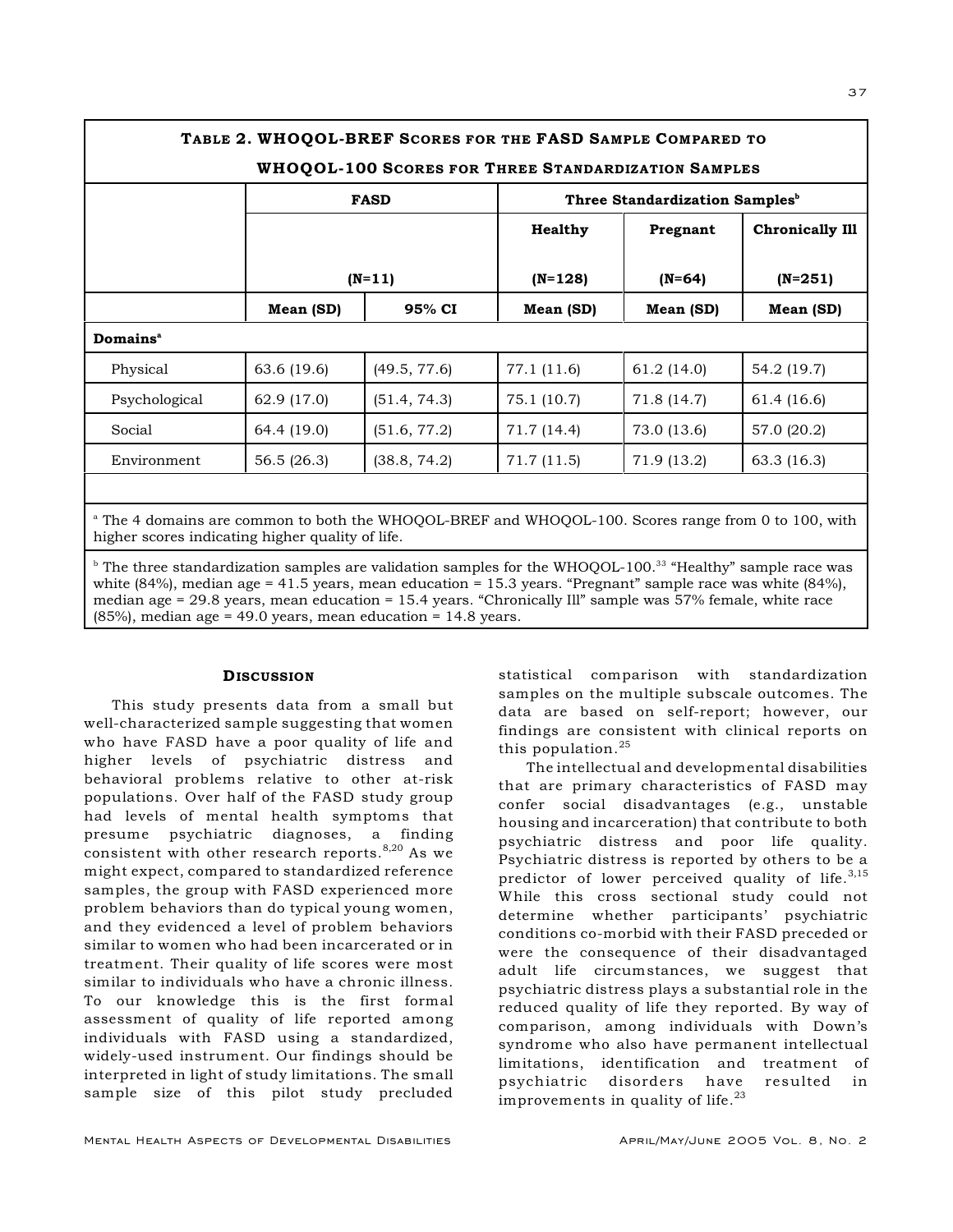A case vignette illustrates the interplay of these factors for a young woman with fetal alcohol syndrome. Ms. A came to live with a family member when she was six years old, and was diagnosed with FAS at the age of 12. She received ongoing special education services for her learning difficulties along with outpatient mental health treatment. Providers were sometimes unfamiliar with FAS, and even if they were familiar, they typically had unrealistic expectations for what could be accomplished. At age 18 Ms. A was still playing with dolls and at the same time was engaged in high-risk sexual activity. Between a stable home environment and the psychiatric care available, she maintained reasonable grades and was on track to graduate. Unfortunately, circumstances changed. Ms. A's caregiver became overwhelmed with other family issues. Ms. A took matters into her own hands and left to live with another family member who was herself unstable, and did not provide the structure Ms. A needed. Because no one made her do it, Ms. A quit seeing her mental health therapist. Her age-inappropriate social skills meant that she had few genuine friends and was vulnerable to victimization. She began to experience a cascade of difficult life circumstances—she dropped out of school, started using alcohol and drugs (possibly to self-medicate psychiatric distress), became transient, was raped, committed a crime, and was incarcerated. By any measure, these grim circumstances constituted a poor quality of life for Ms. A.

Ideally, a diagnosis of FAS or another fetal alcohol-related diagnosis can provide the individual, and those with whom s/he interacts, an explanation and clearer understanding of past behavior and functioning, more realistic expectations for the future, and hope for acquiring compensation strategies. More pragmatically, a formal diagnosis can be the first step in receiving appropriate treatment and services that might ameliorate the adverse life outcomes common to individuals with FASD and improve their quality of life. The diagnosis should have practical value in determining eligibility for disability insurance, mental health treatment, family respite care, subsidized housing, and specialized vocational programs. Yet in our experience people with FASD typically do not receive the coordinated, multi-systemic management recommended for such individuals.  $5,13,14,25$  Providers often know very little about FASD, the complex co-morbidities, and the resulting implications for clinical practice. Even if services are available, stringent

MENTAL HEALTH ASPECTS OF DEVELOPMENTAL DISABILITIES APRIL/MAY/JUNE 2005 VOL. 8, NO. 2

institutional eligibility criteria can prevent a diagnosed individual from receiving or being able to pay for them.

Fetal alcohol spectrum disorders are complex and further research is needed with larger sample sizes. Findings from this small selected female sample are not generalizable to the larger population of individuals with FASD, but they do generate important research questions. How is quality of life related to the primary feature of FASD itself (i.e., the organic brain damage that give rise to learning and cognitive disabilities), the secondary consequences of FASD (e.g., the social disadvantages of having impaired cognitive functioning, regardless of etiology), and psychiatric distress? Can enhanced treatment and services ameliorate social disadvantages and improve quality of life among these individuals? Given that early FAS/FAE diagnosis has been shown to be associated with reduced risk for adverse life outcomes, $^{28}$  how is age at diagnosis associated with adult quality of life?

Our intention in this pilot study was to draw attention to the quality of life and the complex problems faced by people with FASD. We cannot alter their permanent brain damage, but with a greater understanding of FASD we have the potential to better serve fetal alcohol affected individuals, and ultimately improve their quality of life.

# **REFERENCES**

- 1. Abel EL, Sokol RJ. Incidence of fetal alcohol syndrome and economic impact of FAS-related anomalies. Drug Alcohol Depend 1987;19:51-70.
- 2. Achenbach TM. Manual for the Young Adult Self-Report and Young Adult Behavior Checklist. Burlington, VT: University of Vermont Department of Psychiatry, 1997.
- 3. Bjorkman T, Hansson L. Predictors of improvement in quality of life of long-term mentally ill individuals receiving case management. Eur Psychiatry  $2002:17:33-40.$
- 4. Bonomi AE, Patrick DL, Bushnell DM, Martin M. Validation of the United States' version of the World Health Organization Quality of Life (WHOQOL) instrument. J Clin Epidemiol 2000;53:1-12.
- 5. Carmichael Olson H, Burgess DM. Early intervention for children prenatally exposed to alcohol and other drugs. In: Guralnick MJ (ed), The Effectiveness of Early Intervention. Baltimore, MD: Paul H. Brookes Publishing Company, 1997.
- 6. Derogatis L. Brief Symptom Inventory: Administration, Scoring, and Procedures Manual. Minneapolis, MN: National Computer Systems, 1993.